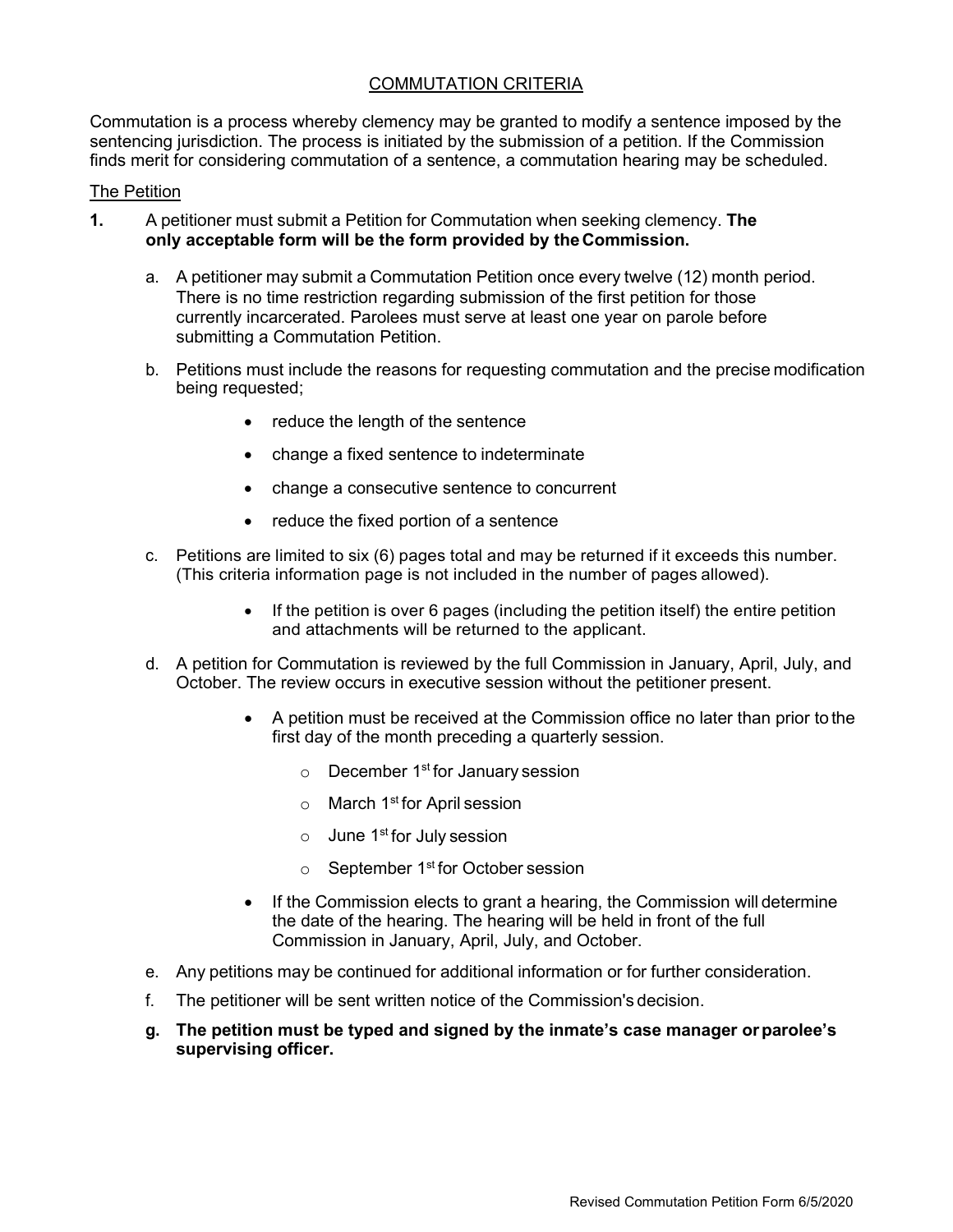[paroleweb@idoc.idaho.gov](mailto:paroleweb@idoc.idaho.gov) or P.O. BOX 83720 BOISE, IDAHO 83720-1807 (208) 334-2520

## **PETITION FOR COMMUTATION**

|    |                                                                                                                                                                                                                                                                                                    | IDOC#                                    |  |  |  |
|----|----------------------------------------------------------------------------------------------------------------------------------------------------------------------------------------------------------------------------------------------------------------------------------------------------|------------------------------------------|--|--|--|
|    | <b>DATE</b>                                                                                                                                                                                                                                                                                        | INSTITUTION OR DISTRICT SUPERVISED UNITS |  |  |  |
| A. | Please complete the following:                                                                                                                                                                                                                                                                     |                                          |  |  |  |
|    |                                                                                                                                                                                                                                                                                                    |                                          |  |  |  |
|    | Length of Sentence____________________                                                                                                                                                                                                                                                             | Length of Sentence ___________________   |  |  |  |
|    |                                                                                                                                                                                                                                                                                                    | $(4)$ Crime                              |  |  |  |
|    | Length of Sentence_____________________                                                                                                                                                                                                                                                            | Length of Sentence____________________   |  |  |  |
|    |                                                                                                                                                                                                                                                                                                    |                                          |  |  |  |
|    | B. The following must be addressed in your petition or it will be returned.                                                                                                                                                                                                                        |                                          |  |  |  |
|    | (1) Explain exactly what you are requesting the Commission commute or change about your<br>sentence, such as: reduce the length of the sentence, change a fixed sentence to<br>indeterminate, or change a consecutive sentence to concurrent, reduce the fixed portion of<br>a sentence, or other. |                                          |  |  |  |
|    | (2) Explain the reason(s) why you feel the circumstances warrant a change of sentence in your<br>case.                                                                                                                                                                                             |                                          |  |  |  |
|    | C. You may attach up to 4 additional pages. All attachments must accompany the petition to be<br>processed and will not be returned to the petitioner.                                                                                                                                             |                                          |  |  |  |
|    | D. If you are applying for an <b>early discharge commutation</b> , you must complete the following:                                                                                                                                                                                                |                                          |  |  |  |
|    |                                                                                                                                                                                                                                                                                                    |                                          |  |  |  |
|    |                                                                                                                                                                                                                                                                                                    |                                          |  |  |  |
|    |                                                                                                                                                                                                                                                                                                    |                                          |  |  |  |
|    |                                                                                                                                                                                                                                                                                                    |                                          |  |  |  |
|    | Email Address:                                                                                                                                                                                                                                                                                     |                                          |  |  |  |

**NOTE: A petition must be received at the Commission office by the first day of the month preceding a quarterly session. The petition must be typed or will not be considered.**

> The following witness signature is to acknowledge only that the Petitioner is submitting this Petition:

**Petitioner Signature Case Manager or Supervising Officer Print Name** 

Case Manager or Supervising Officer Signature